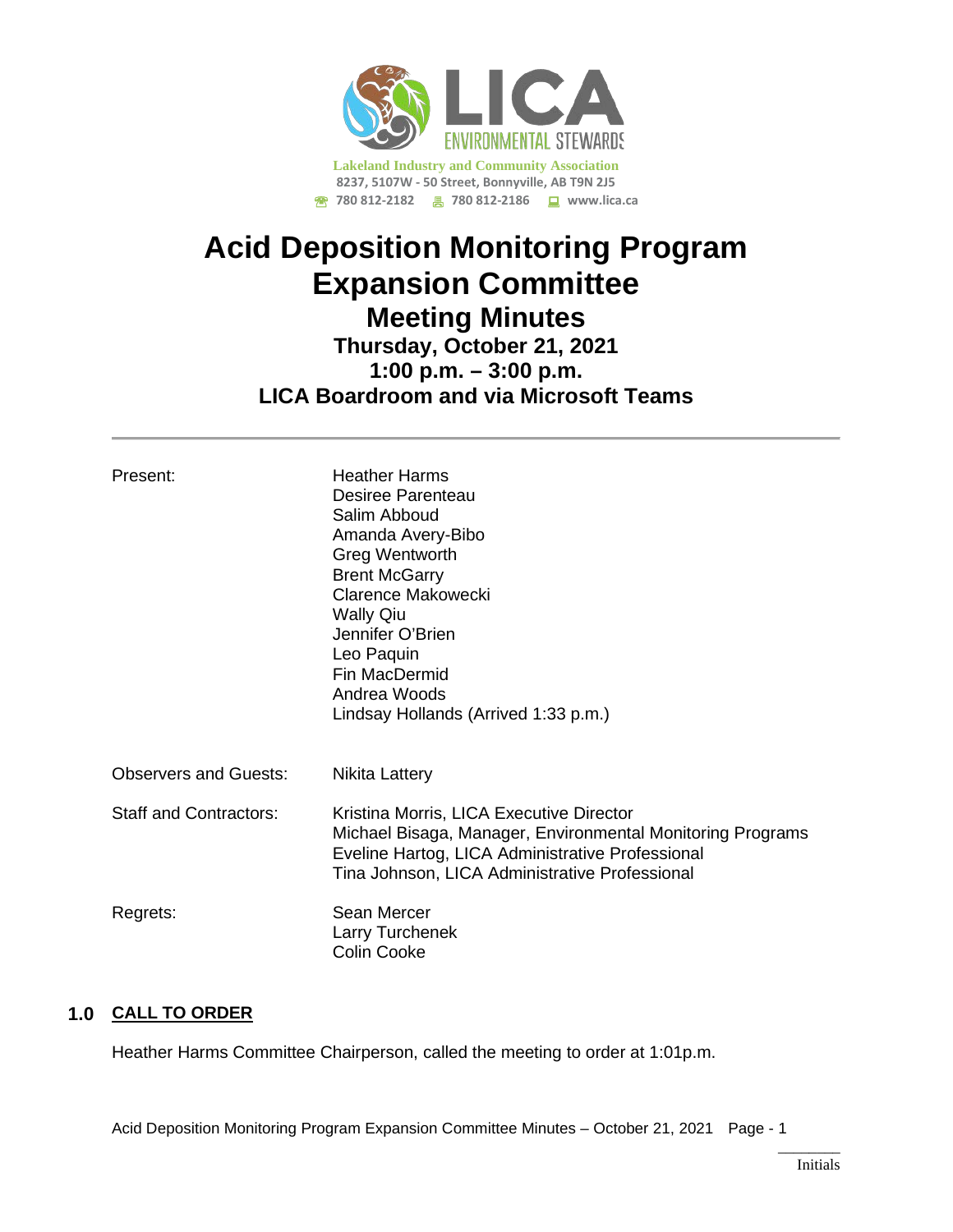## **1.1 Territorial Acknowledgement**

## **1.2 Introductions**

Greg Wentworth, the Committee member representing AEP, indicated that his last day at AEP would be November 12, 2021. The Committee was also notified that Colin Cooke from AEP currently does not have the time to serve on the Committee but would be available as a reference person.

- **1.3 Vision, Mission and Values**
- **1.4 Roll Call**
- **1.5 Approval of Agenda**
- **#1 Moved by Desiree Parenteau AND CARRIED that the October 21, 2021, Agenda be approved as presented.**
	- **1.6 Approval of the Minutes** 
		- **1.6.1 September 16, 2021**
- **#2 Moved by Amanda Avery-Bibo AND CARRIED that the September 16, 2021, minutes be approved as presented.**

## **2.0. ONGOING BUSINESS**

#### **2.1 Review of Post-Meeting Feedback and Requests For Additional Information**

#### **2.1.1 Objectives [of Monitoring Program](https://lica2.sharepoint.com/:b:/s/Office/EX8miDcqvwpLkONO0MkGxQAB4610AYlYDXXxKqDmAuMt4g?e=Yf5gI4) and Monitoring Sites**

The Committee discussed what was required in terms of the ADMPEC committee objectives. The proposed objective of the monitoring program is:

*"To develop, implement, and operate a long-term program to detect and characterize the effects of acidifying emissions on terrestrial and aquatic ecosystems, and traditional resources."*

The scope of the monitoring program will entail wet and dry deposition monitoring, soil and vegetation monitoring and aquatic environment monitoring. This objective will be captured in phase one of the Plan.

The Committee inquired where the best sites for consideration for monitoring could be found and the Manager of Environmental Monitoring Programs indicated that best sites are determined by the modeling and expected emissions results. He also mentioned that LICA's current air monitoring program does cover some of the acid deposition objectives but not all.

#### #**3 Moved by Heather Harms and CARRIED that the Committee adopt the proposed objective for the Acid Deposition Monitoring Program Plan.**

Acid Deposition Monitoring Program Expansion Committee Minutes – October 21, 2021 Page - 2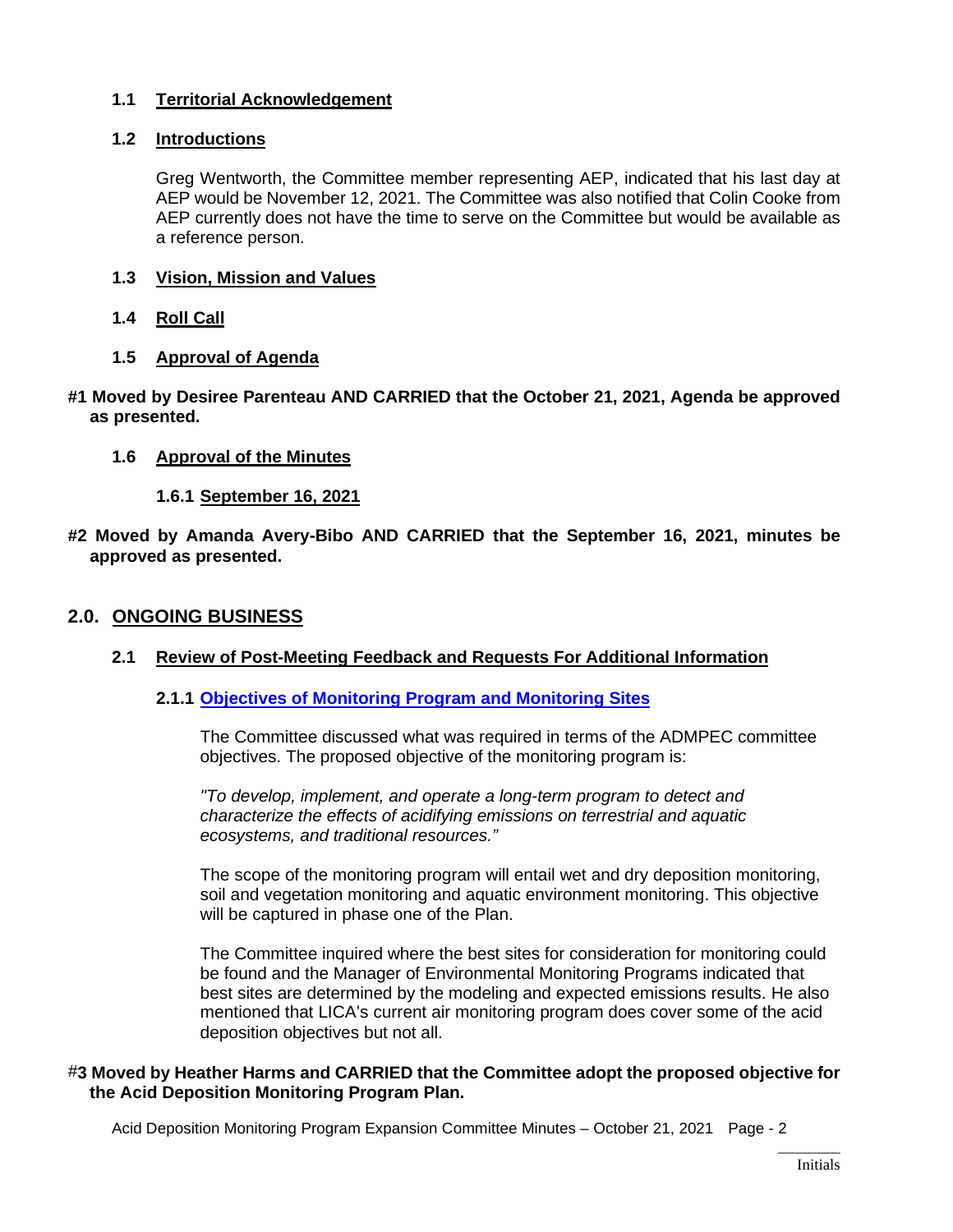## **2.1.2 [Monitoring Agricultural](https://lica2.sharepoint.com/:b:/s/Office/EZaFGK4RTdZFnnyTIrttBP0BB2eU277EBPTn6NXy9LSS4Q?e=EKyrZf) Soils vs Forest Soils**

The Manger of Environmental Monitoring Programs discussed the comparison of monitoring agricultural soils vs. forest soils, the latter of which would be preferred in terms of acidification monitoring. Critical loads of acidity on terrestrial ecosystems cannot be determined for agricultural soils due to inputs such as of fertilizer, manure, etc. Pristine sandy soils with jack pine stands are ideally suited for monitoring due to the decreased complexity between cause and effect in these ecosites as the contributing variables to determining the degree and rate of acidification are simplified.

Additionally, grazing lands are not typically considered in identifying acidifying effects on crop growth. Due to variability in agricultural practices from farm to farm, it is nearly impossible to differentiate acidification effects from those caused by agricultural modification of soils. The most accurate indication of soil acidification is therefore pristine soil sites that respond quickly to acid deposition, i.e., forest soils where the only influence is from atmospheric inputs. It was determined that LICA would be looking at these areas for the acid deposition monitoring program.

## **2.1.3 [Clarify on Critical Loads and ADMF](https://lica2.sharepoint.com/:b:/s/Office/EXI3nAT_MGJIssYzfnTZxPABQLsH8_0LBhirbrT5IYtKsg?e=IVhBmW)**

Clarity on explaining critical loads came from the Alberta Acid Deposition Management Framework (ADMF) document. Critical load is a quantitative estimate of an exposure below which significant harmful effects do not occur. Critical loads differ from location to location; the risk of acidifying impacts from sulphur and nitrogen is looked at in relation to the critical loads at a specific location.

Monitoring focuses on areas where potential exceedances may or are predicted to occur. Critical loads for Alberta are presented as a grid on a map covering the entire province; critical load is based on acid sensitivity of soils, the water regime, plants, and other factors in each grid cell. Locations where there is a confluence of high deposition and low critical loads are the areas that LICA will likely identify as sites to monitor.

LICA's monitoring plan will be guided by the critical load maps and management framework outlined in Alberta Acid Deposition Management Framework.

#### **2.1.4 [Water Chemistry and Aquatic Ecosystems Monitoring From An Acid](https://lica2.sharepoint.com/:b:/s/Office/ESB2YII-t1NMsoG3qBYf18wBqWcgPaXnR869LmN7SA0DMQ?e=WsfbhL)  [Deposition Perspective](https://lica2.sharepoint.com/:b:/s/Office/ESB2YII-t1NMsoG3qBYf18wBqWcgPaXnR869LmN7SA0DMQ?e=WsfbhL)**

The Program Manager indicated that the most recent research is the 2018 modeling study which suggests that acid buffering capacity within watersheds in the Fort McMurray area is insufficient; modelling suggests that exceedances may occur at current acid deposition rates. In general, we have a good understanding of the potential effects of acid deposition on soils in the LICA region but much less is known about lakes and aquatic systems (from an acid deposition and acid sensitivity perspective). The Committee will seek outside expertise and advice on monitoring the effects of acid deposition on surface water.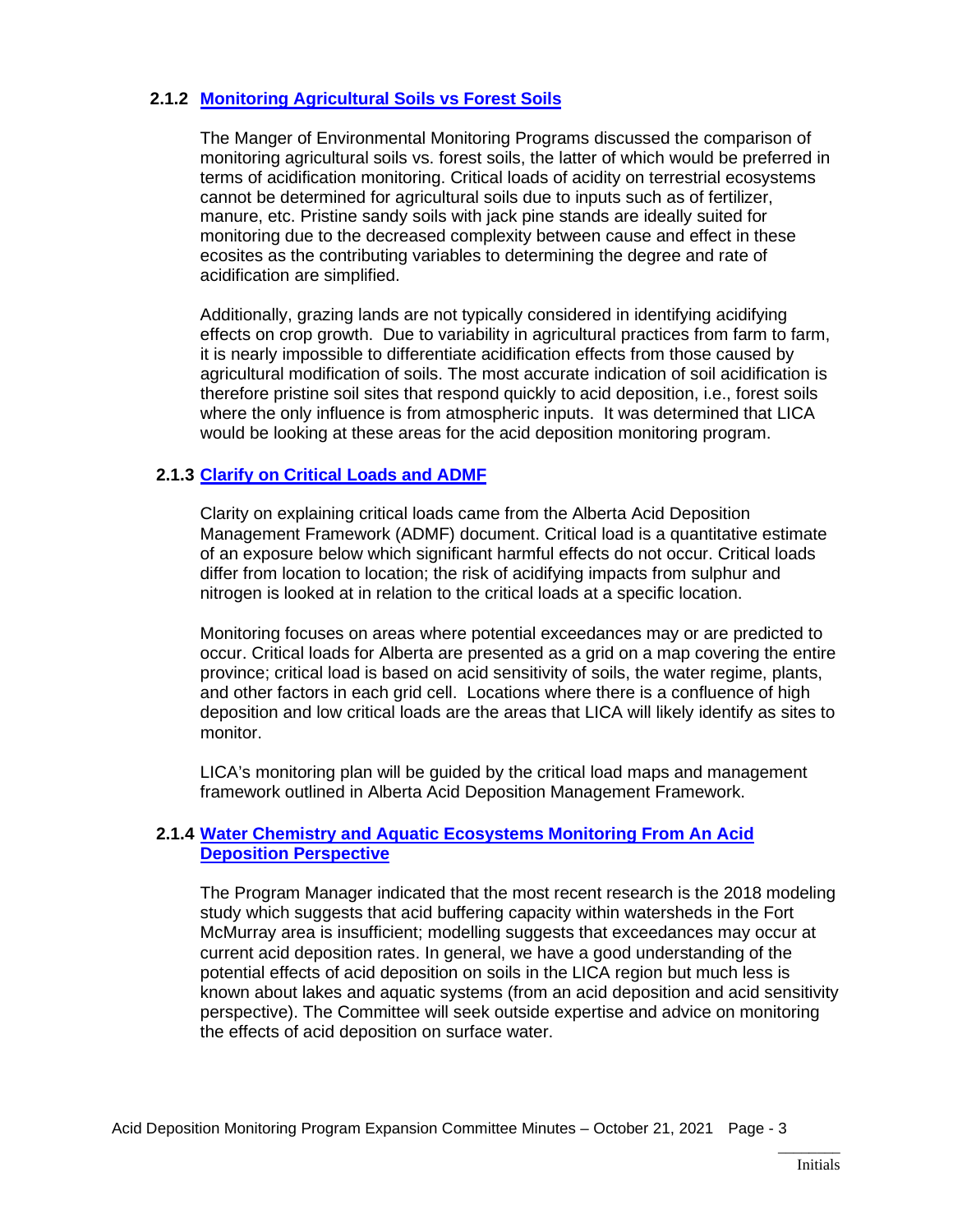## **2.1.5 [WBEA: Deposition Monitoring Program](https://lica2.sharepoint.com/:b:/s/Office/EeFPDYiffohEhG6qApsdQhMBcrt4YkpyiKynP5Ka2PWgmQ?e=4z3Z6I)**

The Program Manager presented the information from the Wood Buffalo Environmental Association regarding terrestrial effects of acid deposition; a project that was first established in 1995. The objective of the TEEM program is to monitor air related impacts on the ecosystem and to provide early detection of acid deposition effects, early enough to affect change on terrestrial areas.

The Committee was presented with a conceptual model diagram that helps describe WBEA's acid deposition monitoring program. LICA has equivalent components of this program in place, but some monitoring elements have not been implemented or considered. The Manger of Environmental Monitoring Programs felt it was worthwhile for the Committee to have a presentation from WBEA on this program and hear what their experience has been. Comparisons of methodologies could be presented to help LICA understand the value they would add to our program. Although the oil sands development in the Fort McMurray area differs from that of the LICA region, there is value in using similar monitoring methods and technologies.

#### **2.2 [Initial Results of GIS/Mapping Overlay](https://lica2.sharepoint.com/:b:/s/Office/EY7K8p0dkyRGpY3MZ1I7KN8B9SX-Wk3wyHynRWTpqrjxqg?e=R7iaSP)**

The Manager of Environmental Monitoring Programs presented slides of the Geographic Information System (GIS)/mapping overlay to the Committee. The maps were adapted from the recently released Alberta Monitoring, Evaluation and Reporting (MER) Framework to show the areas that are highly suited for deposition effects monitoring. The suitability for deposition monitoring was colour coded:  $red = low$  suitability; green  $= high$ suitability. A map which superimposed LICA's current monitoring program on the MER suitability classes for deposition monitoring was presented. It was indicated to the Committee that it would make sense for LICA to use the suitability classes in the MER to inform the expansion of LICA's deposition monitoring program. The atmospheric deposition map was informed by the GEN-MECH model.

## **2.3 Identification of Potential Monitoring Areas**

The Manager of Environmental Monitoring Programs requested that information from LICA be included in the next modeling run.

## **3.0 OTHER BUSINESS**

## **3.1 Update on GEM-MACH Modelling Outputs**

The Committee was informed that we are currently using the 2013 emissions information but from August 2018 to October 2021 a new run of model concentrations and deposition rates would be available and would help determine the areas that LICA should focus on. This new modeling should be ready in December 2021.

It was inquired if LICA should delay our monitoring program to include the new GEN\_MECH information but the Committee agreed it is best not to wait on these deliverables. The Manager of Environmental Monitoring Programs agreed, and if this is the gold standard there is other information, we can use that is also current.

Acid Deposition Monitoring Program Expansion Committee Minutes – October 21, 2021 Page - 4